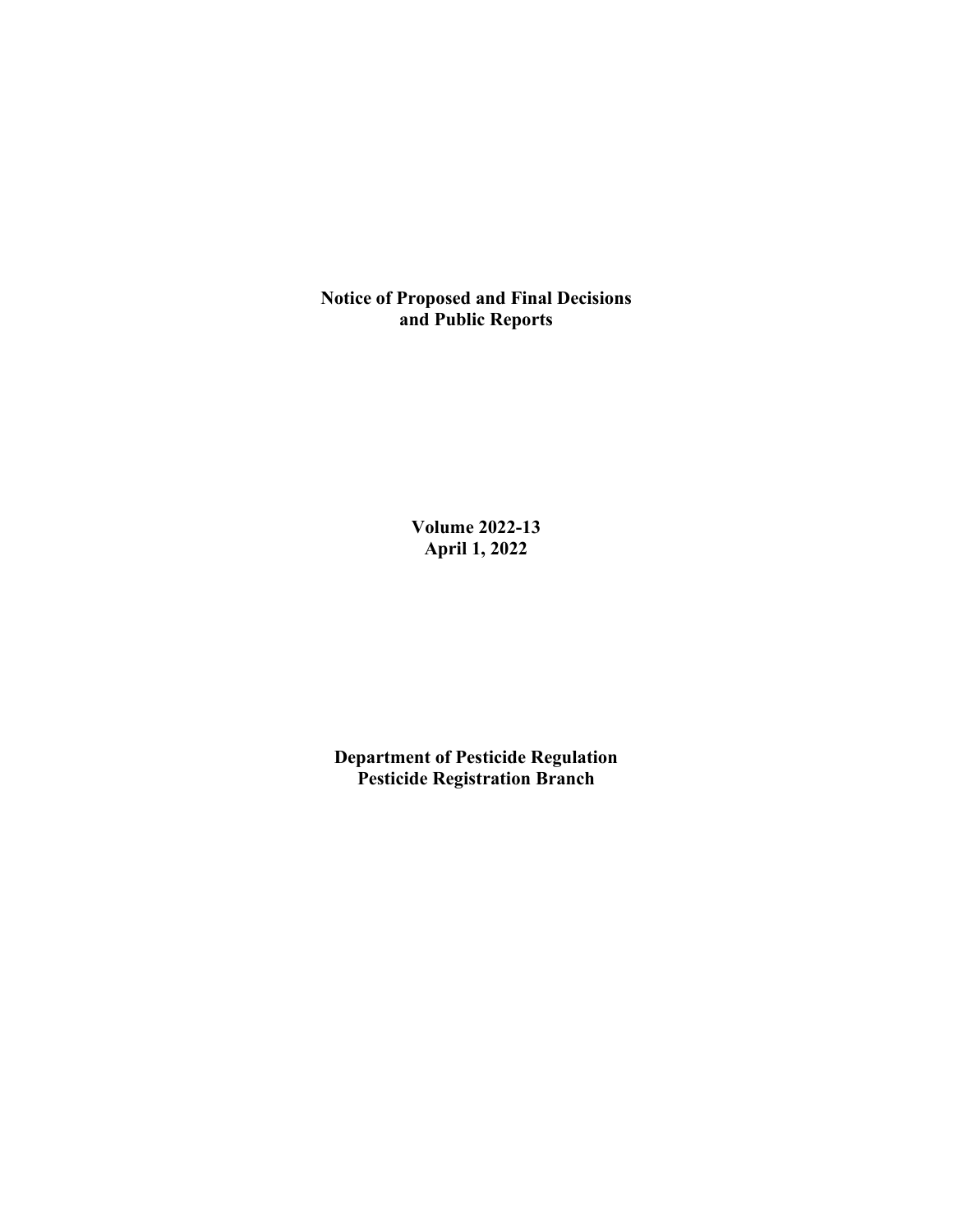# **NOTICE OF FINAL DECISIONS TO REGISTER PESTICIDE PRODUCTS AND WRITTEN EVALUATION**

Pursuant to Title 3, California Code of Regulations section 6255, the Director of the Department of Pesticide Regulation (DPR), files this Notice of Final Decisions to Register Pesticide Products with the Secretary of the Resources Agency for posting. This notice must remain posted for a period of 30 days for public inspection. Between the time DPR posts a proposed registration decision for public comment and DPR makes a final decision regarding the product, nonsignificant changes may be made to the product label (e.g., revising the product name, changing a master label to an end-use marketing label, correcting typographical errors). If the changes are not significant, DPR will not re-notice the product for public review and comment. However, if significant changes are made to the product label that substantially affect DPR's analysis on direct or indirect significant adverse environmental or human health impacts that can reasonably be expected to occur from the proposed decision, DPR will re-notice the product label for public review and comment.

In addition, for any product that is posted proposed to register as a conditional registration, the registrant may address the conditions of registration by providing the appropriate data or modifying the product label (e.g., remove use site, add "not for use in California" to a use site) during the posting period. If the registrant adequately addresses the conditions of registration during the posting period and the resulting change to the product label is not significant such that DPR must re-post the product label for review and public comment, DPR will post the product below, but will no longer have a "conditional" designation by the registration type.

For information about submitting a request for any documents related to this notice, please visit [https://www.cdpr.ca.gov/public\\_r.htm.](https://www.cdpr.ca.gov/public_r.htm)

To view the public report that was issued when the product was proposed for registration, click on the hyperlinked Tracking Number for the product.

*Tracking Number with hyperlink to public report – (EPA Registration Number) Applicant / Brand Name* 

[286223](https://www.cdpr.ca.gov/docs/registration/nod/public_reports/286223.pdf) - (92983 - 2) SUNTTON INTERNATIONAL INC. SUNERGIST EBR USE: GROWTH REGULATOR - FOR USE AS A PLANT GROWTH REGULATOR ON GRAPES AND RICE TYPE: SECTION 3 REGISTRATION - CONDITIONAL ACTIVE INGREDIENT(S): 24-EPIBRASSINOLIDE CAS NUMBER(S): 78821-43-9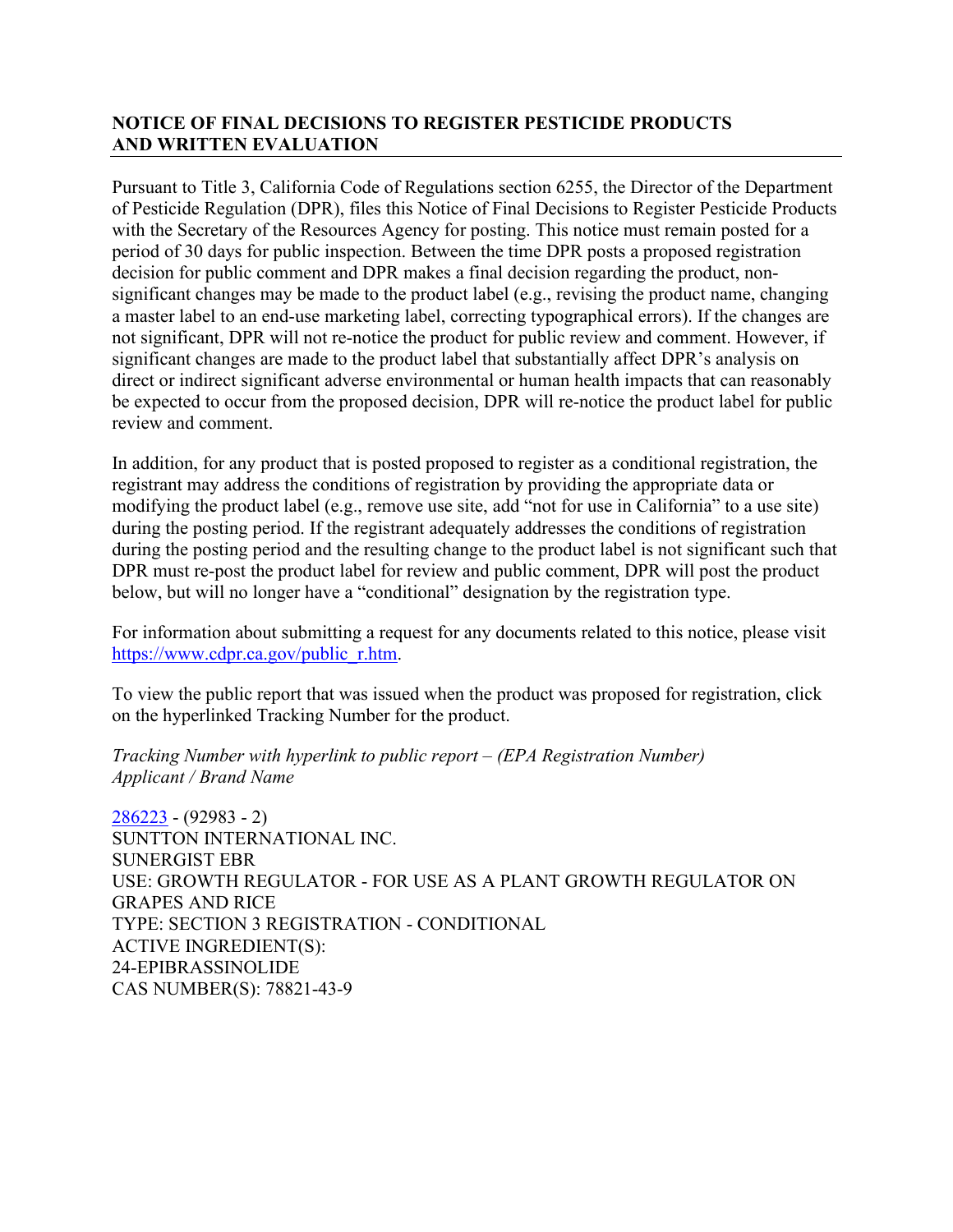## **Notice of Final Decisions to Register (Continued) Page 2**

 $299901 - (100 - 1601)$  $299901 - (100 - 1601)$ SYNGENTA CROP PROTECTION, LLC MIRAVIS USE: FUNGICIDE - FOR THE CONTROL OF DISEASES SUCH AS EARLY LEAF SPOT, PEPPER SPOT, AND WEB BLOTCH ON PEANUTS TYPE: SECTION 3 LABEL AMENDMENT - TO REVISE THE RESTRICTED-ENTRY INTERVAL FROM 4 TO 12 HOURS AND ADD USE ON STONE AND POME FRUIT CROP **GROUPS** ACTIVE INGREDIENT(S): PYDIFLUMETOFEN CAS NUMBER(S): 1228284-64-7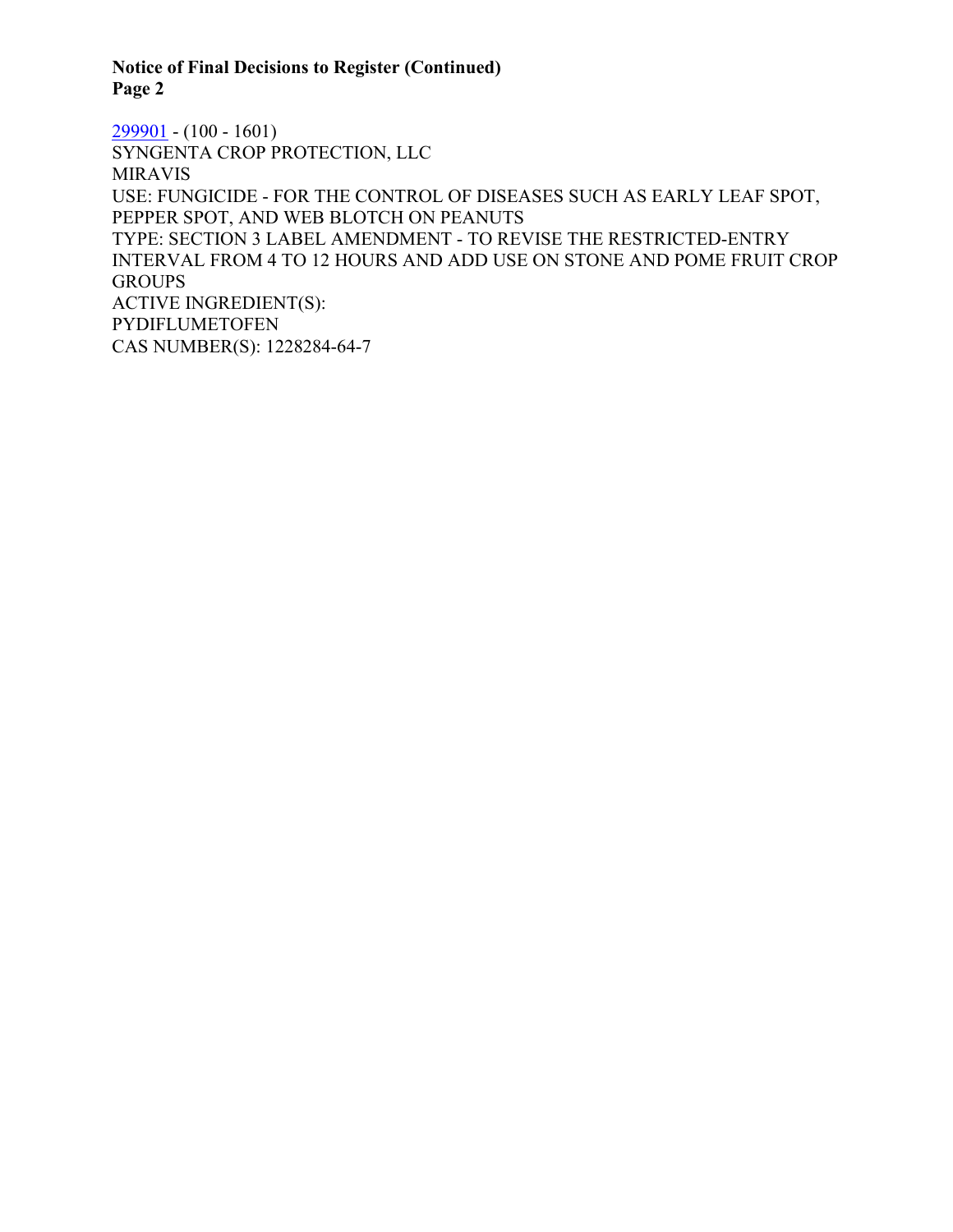# **Notice of Final Decisions to Register (Continued) Page 3**

#### **Written Evaluation**

Pursuant to Title 3, California Code of Regulations section 6254, this notice includes a written evaluation of significant environmental points raised in comments submitted during the review and comment period required by Title 3, California Code of Regulations section 6253 for any of the products listed above.

### **DPR received no comments on the above listed products.**

*Original signed by Tulio Macedo 03/30/2022* 

 Tulio Macedo, Chief Pesticide Registration Branch

Dated